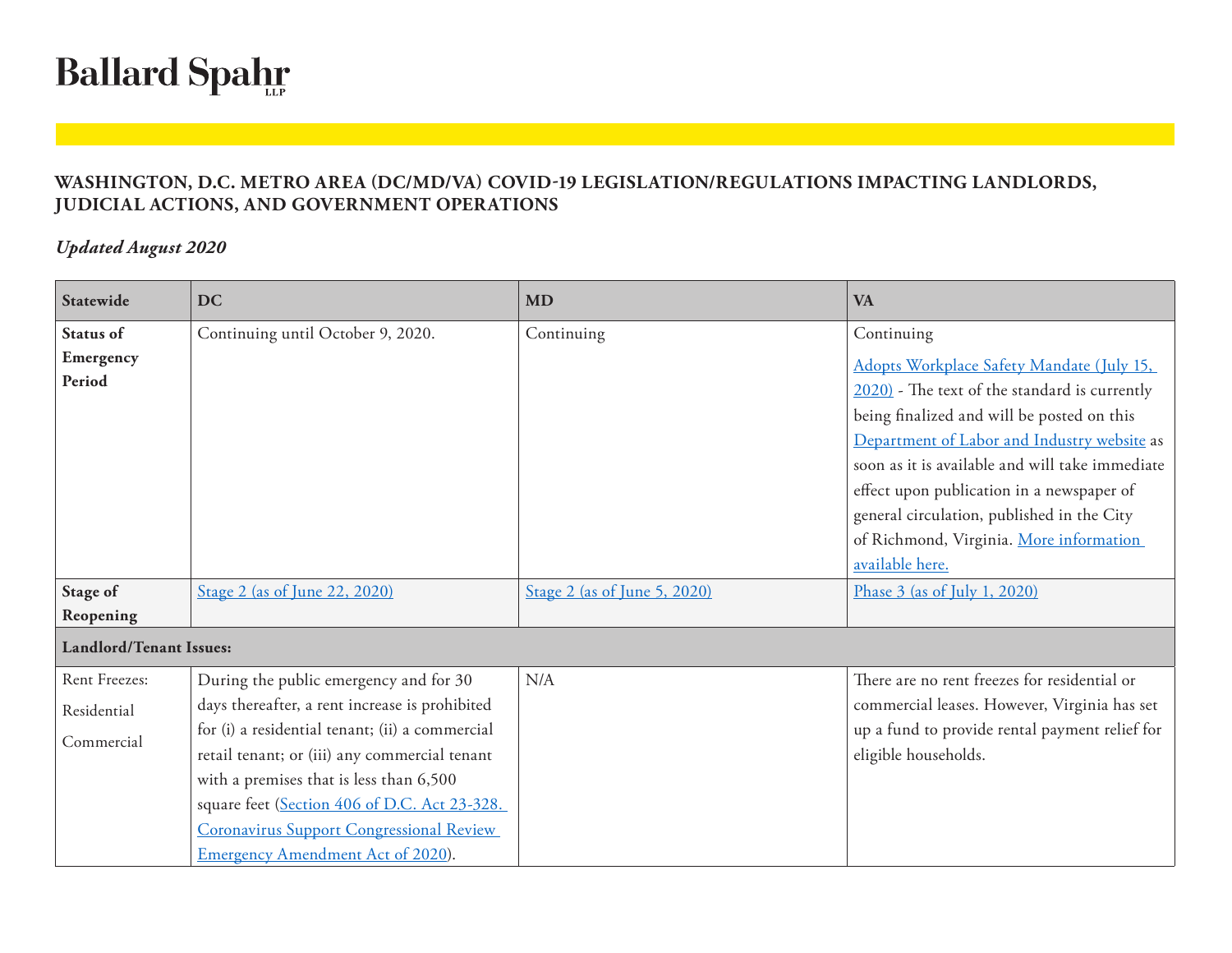| Statewide         | <b>DC</b>                                         | <b>MD</b>                                       | <b>VA</b>                                      |
|-------------------|---------------------------------------------------|-------------------------------------------------|------------------------------------------------|
| Charge Late Fees: | During the public emergency and for one           | N/A                                             | Only if provided for in the lease.             |
| Residential       | year thereafter, a residential or commercial      |                                                 |                                                |
| Commercial        | retail landlord shall waive any fee, interest,    |                                                 |                                                |
|                   | or penalty that arises out of an eligible tenant  |                                                 |                                                |
|                   | entering into a payment plan (Section 402).       |                                                 |                                                |
| Evictions:        | During the public health emergency and for        | The stay on in-process residential eviction     | The moratorium on evictions, foreclosure       |
| Residential       | 60 days thereafter, no residential foreclosure    | proceedings was lifted effective July 25, 2020  | proceedings, and debt collection proceedings   |
| Commercial        | may be initiated or conducted (i) under a         | by a June 3 Court of Appeals of Maryland        | expired on June 29, 2020, and has not been     |
|                   | power of sale provision contained in any          | Amended Administrative Order, and has           | reinstated.                                    |
|                   | deed of trust, mortgage, or other security        | not yet been reinstated. On August 11, the      | Governor Northam has sought to have the        |
|                   | instrument, (ii) under application to the court   | Court of Appeals issued a <b>Second Amended</b> | moratorium reinstated, but the Virginia        |
|                   | to foreclose any mortgage or deed of trust, or    | Administrative Order, which modifies the        | Supreme Court declined. Two local courts,      |
|                   | (iii) under a power of sale to enforce a lien for | dates for which Declarations of Compliance      | Arlington County General District Court        |
|                   | an assessment against a condominium unit.         | must be filed in landlord-tenant actions and    | and Fairfax County General District Court,     |
|                   | (Section 408);                                    | adds a verified Declaration of Exemption        | however, have elected to delay all eviction    |
|                   | Additional eviction-related provisions enacted    | from Moratorium requirement in foreclosures.    | cases by not scheduling them for hearing.      |
|                   | pursuant to Section 4024 of The CARES             | Until the state of emergency is terminated,     | Additional eviction-related provisions enacted |
|                   | Act expired on July 25, 2020. However, the        | the initiation of residential foreclosures      | pursuant to Section 4024 of The CARES          |
|                   | Federal Housing Finance Agency (FHFA)             | has been suspended. The Commissioner            | Act expired on July 25, 2020. However, the     |
|                   | announced that Fannie Mae and Freddie             | of Financial Regulation of the State of         | Federal Housing Finance Agency (FHFA)          |
|                   | Mac (the Enterprises) will extend their           | Maryland has been ordered to suspend the        | announced that Fannie Mae and Freddie          |
|                   | single-family moratorium on foreclosures          | operation of the Commissioner's Notice of       | Mac (the Enterprises) will extend their        |
|                   | and evictions until at least August 31, 2020.     | Intent to Foreclose Electronic System, and to   | single-family moratorium on foreclosures       |
|                   | The foreclosure moratorium applies to             | discontinue acceptance of Notices of Intent     | and evictions until at least August 31, 2020.  |
|                   | Enterprise-backed, single-family mortgages        | to Foreclose until the state of emergency       | The foreclosure moratorium applies to          |
|                   | only. As of August 6, 2020, FHFA is now           | is terminated and the catastrophic health       | Enterprise-backed, single-family mortgages     |
|                   | mandating that multifamily property owners        | emergency is rescinded.                         | only. As of August 6, 2020, FHFA is now        |
|                   | with government-backed loans in forbearance       | Additionally, until the state of emergency      | mandating that multifamily property owners     |
|                   | inform renters about the eviction protections     | is terminated, no judgement/warrant for         | with government-backed loans in forbearance    |
|                   | the policy extends to them. Even in the           | possession/repossession of residential,         | inform renters about the eviction protections  |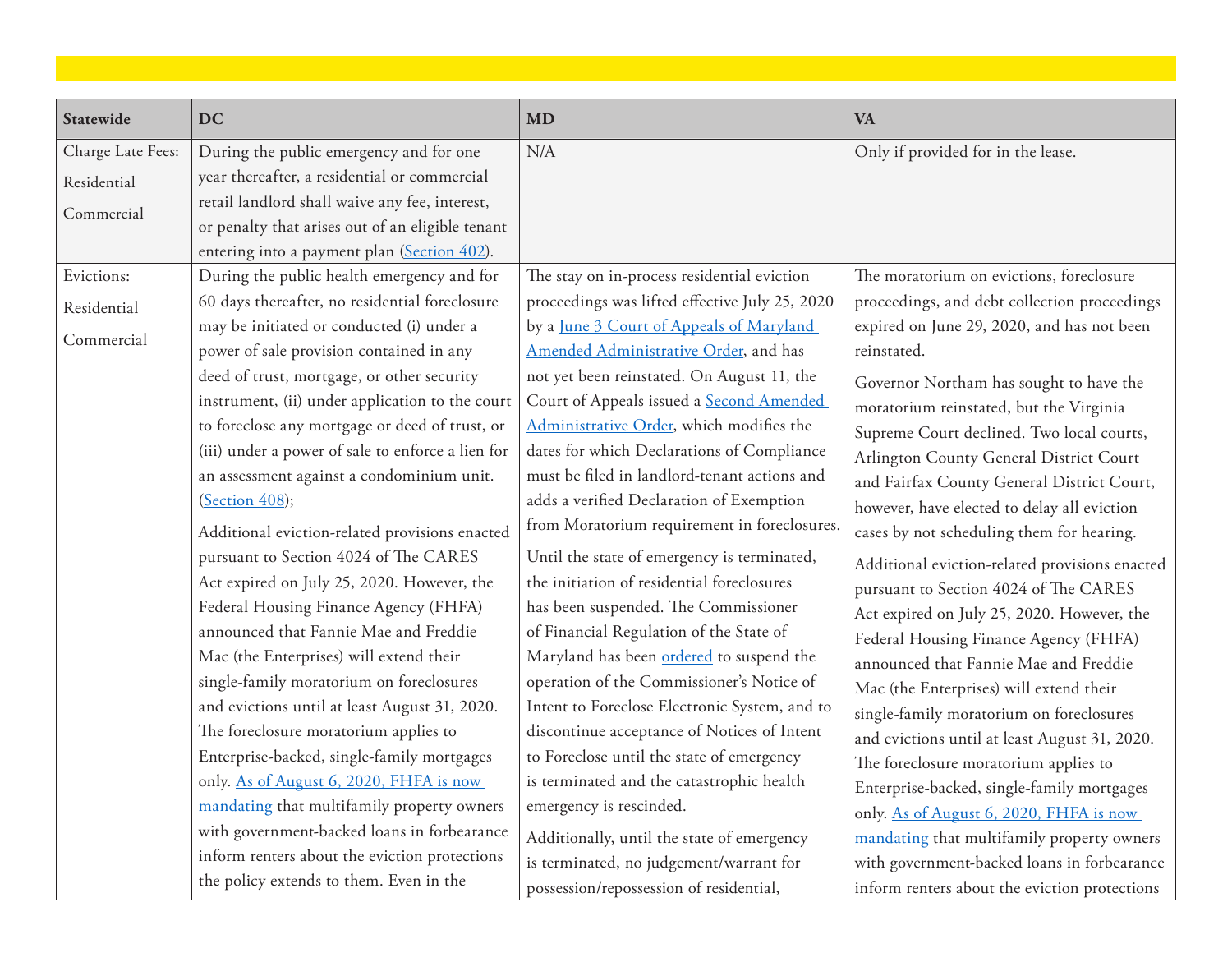| Statewide | <b>DC</b>                                    | MD                                              | <b>VA</b>                                    |
|-----------|----------------------------------------------|-------------------------------------------------|----------------------------------------------|
|           | absence of federal, state amd local laws     | commercial, or industrial real property may     | the policy extends to them. Even in the      |
|           | prohibiting evictions, landlords who enter   | be issued by a court if tenant can show that    | absence of federal, stated, and local laws   |
|           | or modify their Fannie Mae or Freddie Mac    | their failure to pay rent was the result of     | prohibiting evictioins, landlords who enter  |
|           | mortgage forbearance must agree not to       | COVID-19 under Section 8-401 of the Real        | or modify their Fannie Mae or Freddie Mac    |
|           | displace tenants solely for rent nonpayment. | Property Article of the Maryland Code;          | mortgage forbearance must agree not to       |
|           | Now, they also must inform residents of this | Additional eviction-related provisions enacted  | displace tenants solely for rent nonpayment. |
|           | rule.                                        | pursuant to Section 4024 of The CARES           | Now, they also must inform residents of this |
|           |                                              | Act expired on July 25, 2020. However, the      | rule.                                        |
|           |                                              | Federal Housing Finance Agency (FHFA)           |                                              |
|           |                                              | announced that Fannie Mae and Freddie           |                                              |
|           |                                              | Mac (the Enterprises) will extend their         |                                              |
|           |                                              | single-family moratorium on foreclosures and    |                                              |
|           |                                              | evictions until at least August 31, 2020. The   |                                              |
|           |                                              | foreclosure moratorium applies to Enterprise-   |                                              |
|           |                                              | backed, single-family mortgages only.           |                                              |
|           |                                              | As of August 6, 2020, FHFA is now               |                                              |
|           |                                              | mandating that multifamily property             |                                              |
|           |                                              | owners with government-backed loans in          |                                              |
|           |                                              | forbearance inform renters about the eviction   |                                              |
|           |                                              | protections the policy extends to them. Even    |                                              |
|           |                                              | in the absence of federal, state and local laws |                                              |
|           |                                              | prohibiting evictions, landlords who enter      |                                              |
|           |                                              | or modify their Fannie Mae or Freddie Mac       |                                              |
|           |                                              | mortgage forbearance must agree not to          |                                              |
|           |                                              | displace tenants solely for rent nonpayment.    |                                              |
|           |                                              | Now, they also must inform residents of this    |                                              |
|           |                                              | rule.                                           |                                              |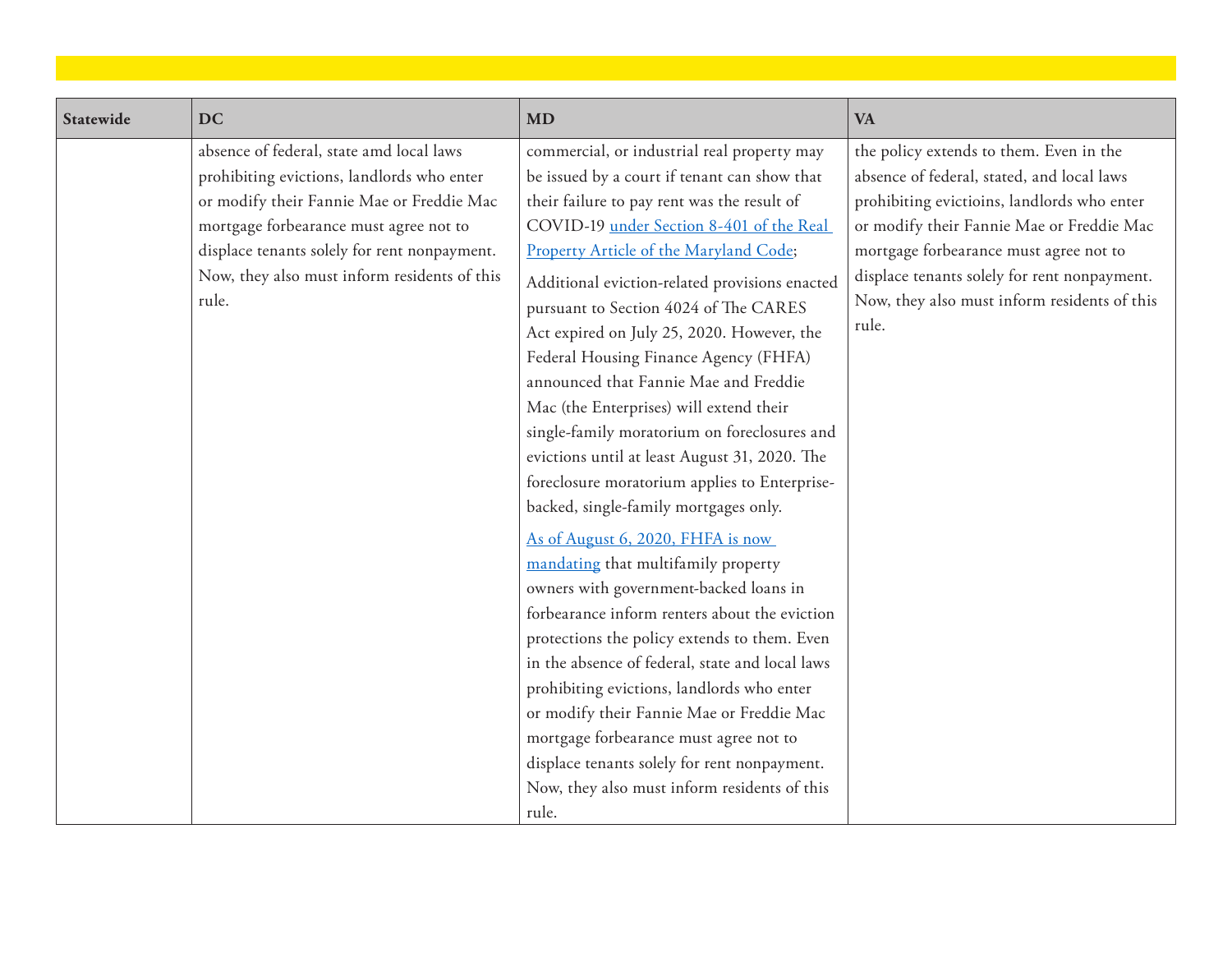| Statewide        | <b>DC</b>                                        | <b>MD</b>                                  | <b>VA</b>                                  |
|------------------|--------------------------------------------------|--------------------------------------------|--------------------------------------------|
| Landlord         | During the public emergency and for one year     | N/A                                        | N/A                                        |
| Alternative      | thereafter, a residential or commercial retail   |                                            |                                            |
| Payment Plans    | landlord shall make a payment plan available     |                                            |                                            |
| with Tenants:    | to an eligible tenant for the payment of gross   |                                            |                                            |
| Residential      | rent that comes due (Section 402).               |                                            |                                            |
| Commercial       |                                                  |                                            |                                            |
| TOPA Impact/     | Time periods for tenants and tenant              | N/A                                        | N/A                                        |
| Tenant Statutory | organizations to exercise rights shall be tolled |                                            |                                            |
| Rights           | until the end of the public health emergency,    |                                            |                                            |
|                  | and for 30 days thereafter (Section 405).        |                                            |                                            |
| Mortgage Relief: | During the public emergency and for 60 days      | Additional provisions enacted pursuant to  | Virginia has set up a fund to provide      |
| Residential      | thereafter, a mortgage lender of a residential   | Section 4023 of The CARES Act related to   | mortgage payment relief for eligible       |
| Commercial       | or commercial loan shall grant at least a 90-    | federally backed mortgage loans expired on | households.                                |
|                  | day deferment of principal and interest and      | July 25, 2020.                             | Additional provisions enacted pursuant to  |
|                  | waive any late fee accrued (Section 401).        |                                            | Section 4023 of The CARES Act related to   |
|                  | On August 11, Mayor Muriel Bowser and the        |                                            | federally backed mortgage loans expired on |
|                  | D.C. Housing Finance Agency announced            |                                            | July 25, 2020.                             |
|                  | the relaunch of the city's mortgage assistance   |                                            |                                            |
|                  | program, D.C. MAP.                               |                                            |                                            |
|                  | Additional provisions enacted pursuant to        |                                            |                                            |
|                  | Section 4023 of The CARES Act related to         |                                            |                                            |
|                  | federally backed mortgage loans expired on       |                                            |                                            |
|                  | July 25, 2020.                                   |                                            |                                            |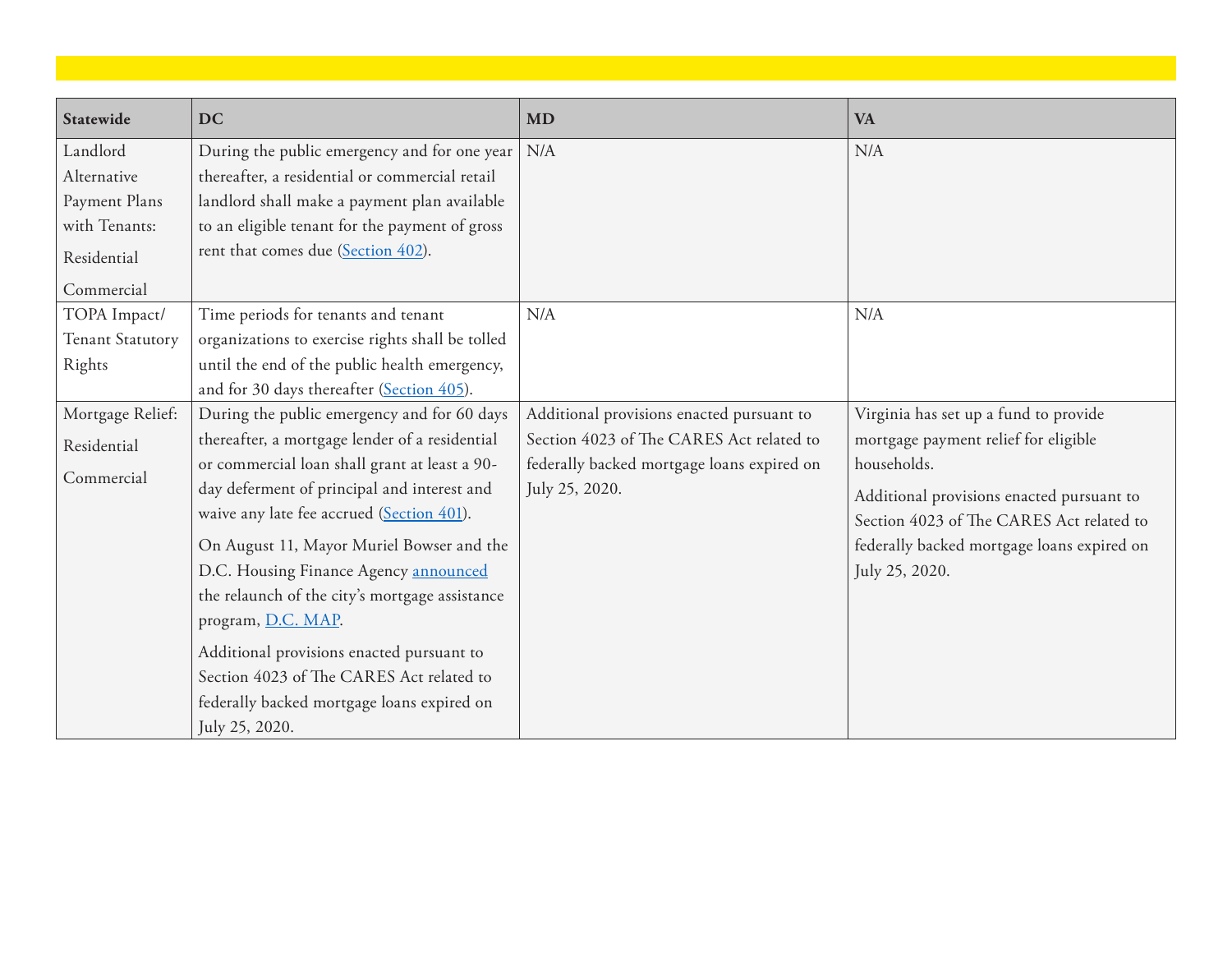| Statewide                                 | <b>DC</b>                                                                                                                                       | <b>MD</b>                                                                                                                                                                                                                                                                                                                                                             | <b>VA</b>                                                                                                                                                                                                                                                                                                                                                                                          |
|-------------------------------------------|-------------------------------------------------------------------------------------------------------------------------------------------------|-----------------------------------------------------------------------------------------------------------------------------------------------------------------------------------------------------------------------------------------------------------------------------------------------------------------------------------------------------------------------|----------------------------------------------------------------------------------------------------------------------------------------------------------------------------------------------------------------------------------------------------------------------------------------------------------------------------------------------------------------------------------------------------|
| <b>Judicial Orders</b>                    |                                                                                                                                                 |                                                                                                                                                                                                                                                                                                                                                                       |                                                                                                                                                                                                                                                                                                                                                                                                    |
| <b>Tolling Statutes</b><br>of Limitations | Yes, during the period of public health<br>emergency, subject to exceptions.                                                                    | Ended (i) July 20, 2020, for tenant holdover<br>cases, breach of lease actions, and wrongful<br>detainers, or ends (ii) August 31, 2020, for<br>failure to pay rent cases.<br>All others, the time from March 16-July 20<br>(when courts reopen) is not counted, and the<br>deadline is extended an additional 15 days<br>after July 20, 2020, under Article IV - 18. | Yes, initially, all Circuit Courts and General<br>District Courts in the Commonwealth of<br>Virginia suspended all statute of limitations<br>and case-related deadlines that would<br>otherwise have expired between during the<br>period of judicial emergency, set as March 16<br>through May 17. Since, May 17 all tolling of<br>statute of limitations and case deadlines have<br>been lifted. |
| <b>Filing Deadlines</b><br>Extended       | Yes, during the period of public health<br>emergency, subject to exceptions.                                                                    | An additional 15 days after tolling ended on<br>July 20, 2020.                                                                                                                                                                                                                                                                                                        | Yes, please see above.                                                                                                                                                                                                                                                                                                                                                                             |
| Courts Open for<br>Civil Hearings         | The Civil Division will conduct remote<br>hearings, including evidentiary hearings<br>and bench trials, in any case where it is<br>appropriate. | An additional 60 days after tolling ends.                                                                                                                                                                                                                                                                                                                             | Courts in Virginia re-opened on May 18,<br>2020, but the types of cases and trials<br>being held and how courts are approaching<br>proceedings (i.e. remote vs. in-person) varies<br>significantly by jurisdiction.                                                                                                                                                                                |
| Remote Online<br>Notaries                 | Yes (effective June 8, 2020, for a period of 90<br>days).                                                                                       | Yes (effective March 3, 2020, until<br>termination of the state of emergency).                                                                                                                                                                                                                                                                                        | Yes (Virginia has allowed Remote Online<br>Notarizations since 2012).                                                                                                                                                                                                                                                                                                                              |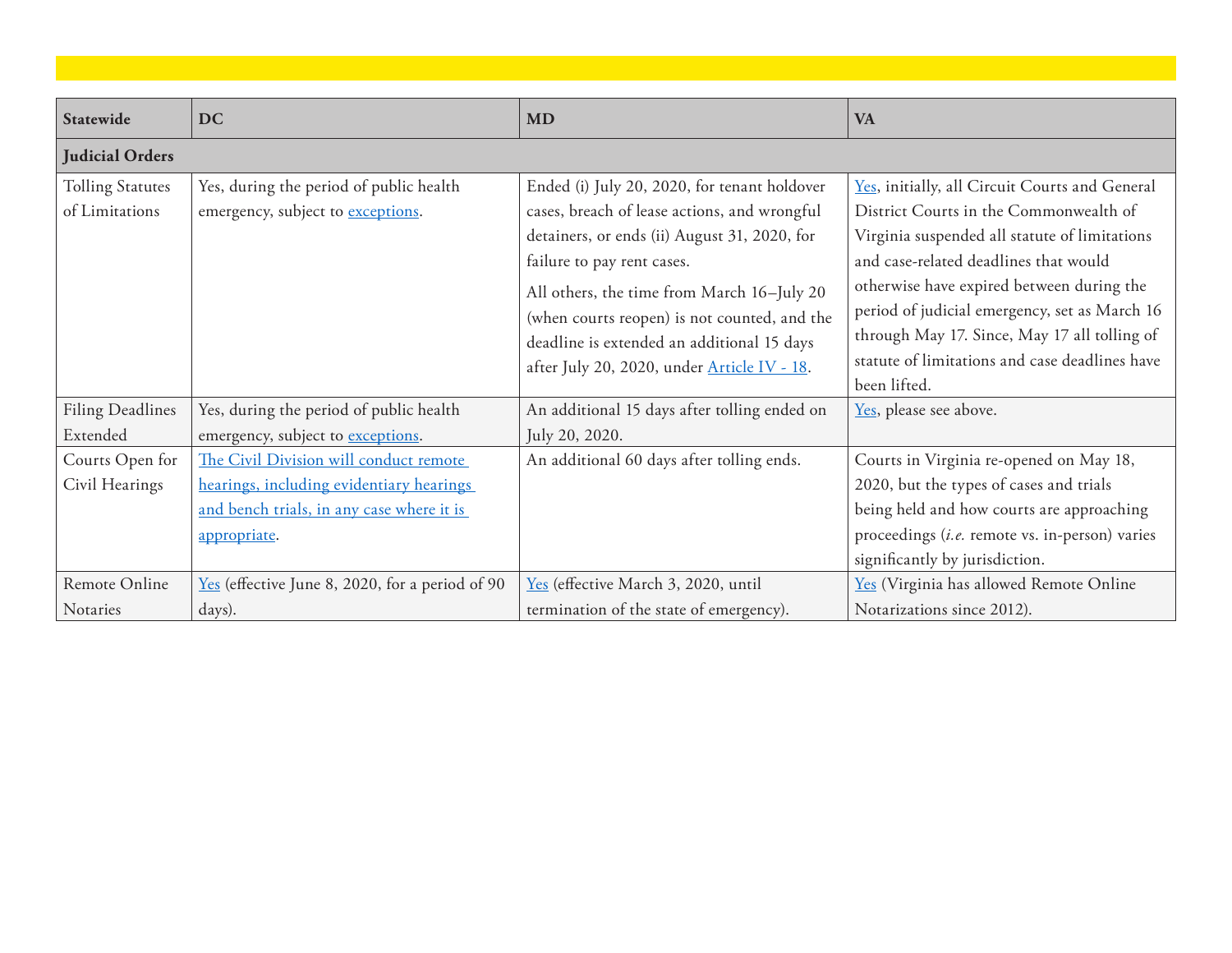| <b>Local Jurisdictions</b>     | <b>Montgomery County, MD</b>       | <b>Prince George's County, MD</b>  | <b>Arlington County, VA</b>        | <b>Fairfax County, VA</b>          |
|--------------------------------|------------------------------------|------------------------------------|------------------------------------|------------------------------------|
| <b>Stage of Reopening</b>      | Stage 2 (as of June 19, 2020)      | Stage 2 (as of June 29, 2020)      | Phase 3 (as of July 1, 2020)       | Phase 3 (as of July 1, 2020)       |
| <b>Landlord/Tenant Issues:</b> |                                    |                                    |                                    |                                    |
| Rent Freezes:                  | Residential rent increases limited | Residential rent increases         | There are no rent freezes for      | There are no rent freezes for      |
| Residential                    | to 2.6% during the state of        | prohibited during the state of     | residential or commercial leases.  | residential or commercial leases.  |
|                                | emergency and 180 days after it    | emergency and 90 days after it is  |                                    |                                    |
| Commercial                     | is terminated, under Bill 18-20.   | terminated, under CB-016-2020.     |                                    |                                    |
| Charge Late Fees:              | Late fees may be charged if        | Late fees on overdue residential   | Only if provided for in the lease. | Only if provided for in the lease. |
| Residential                    | permitted under the lease.         | rents prohibited during the state  |                                    |                                    |
|                                |                                    | of emergency and for 90 days after |                                    |                                    |
| Commercial                     |                                    | it is terminated, under CB-016-    |                                    |                                    |
|                                |                                    | 2020.                              |                                    |                                    |
| Evictions:                     | No County moratorium but           | Evictions and foreclosures of      | The moratorium on evictions,       | The moratorium on evictions,       |
| Residential                    | subject to Judicial Orders,        | residential property prohibited    | foreclosure proceedings, and debt  | foreclosure proceedings, and debt  |
|                                | Governor Hogan's Executive         | during the state of emergency      | collection proceedings expired on  | collection proceedings expired     |
| Commercial                     | Orders, and the CARES Act.         | and 90 days after it is            | June 29, 2020, and has not been    | on June 29, 2020, and has          |
|                                | <b>Montgomery County Council</b>   | terminated, under CB-016-2020.     | reinstated. However, Arlington     | not been reinstated. However,      |
|                                | approved County Executive's        |                                    | County General District Court,     | Fairfax County General District    |
|                                | request for \$20 Million to        |                                    | has elected to delay all eviction  | Court, has elected to delay all    |
|                                | provide eviction protection and    |                                    | cases by not scheduling them for   | eviction cases by not scheduling   |
|                                | relief for renters.                |                                    | hearing.                           | them for hearing.                  |
| Landlord Alternative           | N/A                                | Landlords must offer rent          | N/A                                | N/A                                |
| Payment Plans with             |                                    | payment plans with tenants that    |                                    |                                    |
| Tenants:                       |                                    | are unable to make timely rent     |                                    |                                    |
| Residential                    |                                    | payments due to illness, job loss, |                                    |                                    |
|                                |                                    | or any issue or incident related   |                                    |                                    |
| Commercial                     |                                    | to the COVID-19 emergency,         |                                    |                                    |
|                                |                                    | under CB-016-2020.                 |                                    |                                    |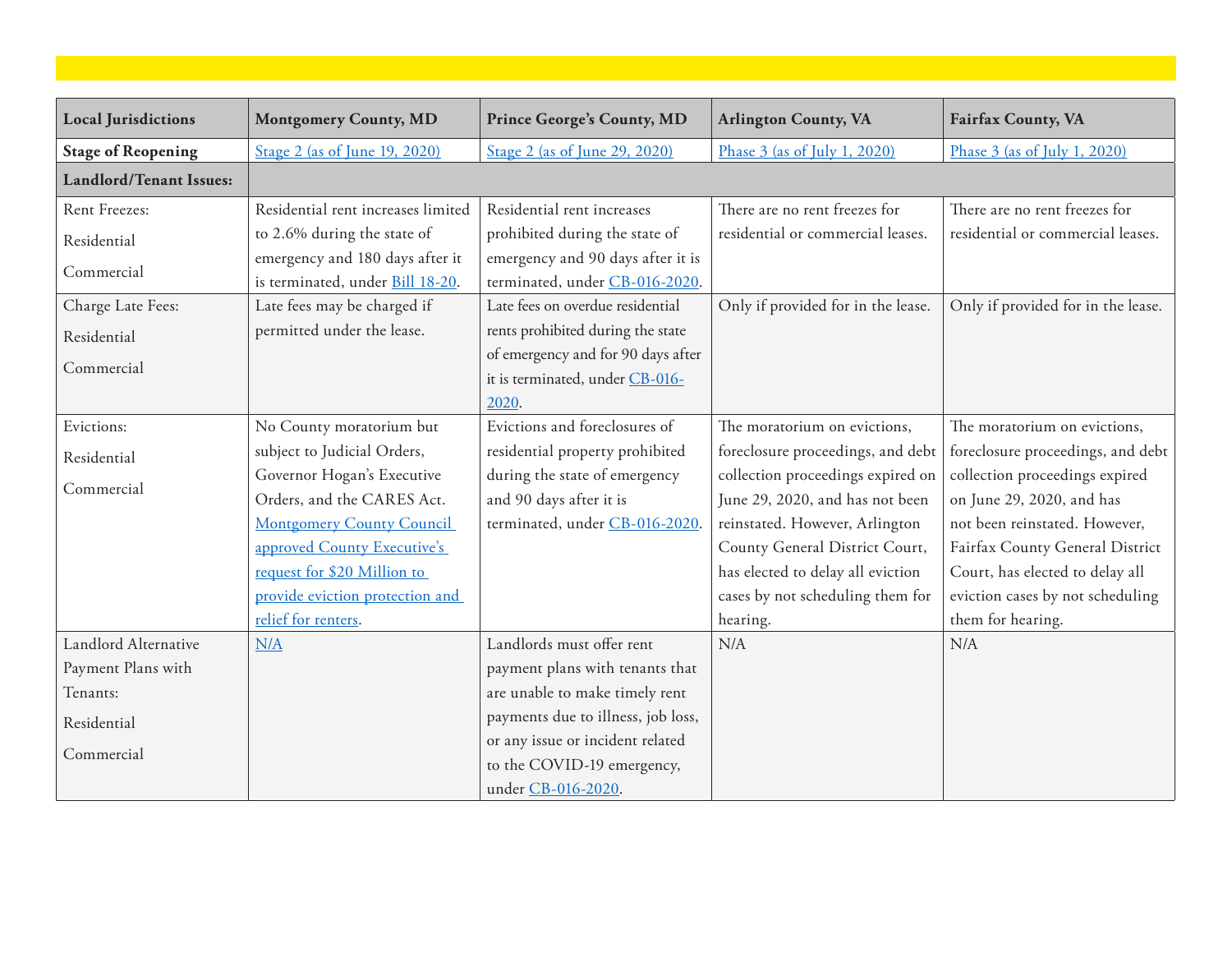| <b>Local Jurisdictions</b>       | <b>Montgomery County, MD</b>                                                                                                                                                                                                                                                                                                                                                                                                                                                                                                                                                                                                                                                                                                                                                                      | <b>Prince George's County, MD</b>                                                                                                                                                                                                                                                                                                                                                                                                           | <b>Arlington County, VA</b>                                                                                                                                                                                                                                                                                                                                                                                                                                                                                                                              | <b>Fairfax County, VA</b>                                                                                                                                                                                                                                                                                                                                                                                                                                                                                                                                                                                                                                                                                                                                                                                                                                                                                                                                        |
|----------------------------------|---------------------------------------------------------------------------------------------------------------------------------------------------------------------------------------------------------------------------------------------------------------------------------------------------------------------------------------------------------------------------------------------------------------------------------------------------------------------------------------------------------------------------------------------------------------------------------------------------------------------------------------------------------------------------------------------------------------------------------------------------------------------------------------------------|---------------------------------------------------------------------------------------------------------------------------------------------------------------------------------------------------------------------------------------------------------------------------------------------------------------------------------------------------------------------------------------------------------------------------------------------|----------------------------------------------------------------------------------------------------------------------------------------------------------------------------------------------------------------------------------------------------------------------------------------------------------------------------------------------------------------------------------------------------------------------------------------------------------------------------------------------------------------------------------------------------------|------------------------------------------------------------------------------------------------------------------------------------------------------------------------------------------------------------------------------------------------------------------------------------------------------------------------------------------------------------------------------------------------------------------------------------------------------------------------------------------------------------------------------------------------------------------------------------------------------------------------------------------------------------------------------------------------------------------------------------------------------------------------------------------------------------------------------------------------------------------------------------------------------------------------------------------------------------------|
| <b>Government Operations</b>     |                                                                                                                                                                                                                                                                                                                                                                                                                                                                                                                                                                                                                                                                                                                                                                                                   |                                                                                                                                                                                                                                                                                                                                                                                                                                             |                                                                                                                                                                                                                                                                                                                                                                                                                                                                                                                                                          |                                                                                                                                                                                                                                                                                                                                                                                                                                                                                                                                                                                                                                                                                                                                                                                                                                                                                                                                                                  |
| Building Permits/<br>Inspections | Department of Permitting<br>Services (DPS) closed to public<br>but DPS will continue to deliver<br>services with modifications<br>utilizing alternative business<br>processes as outlined below:<br>• Online<br>• Hard Copy (Paper)<br>• Other (Suspended Services)<br>-DPS will no longer accept new<br>projects via paper submission.<br>Use DPS eBox if you are unable<br>to submit your documents/plans<br>through ePermits, ePlans, or<br>email.<br>-New construction inspections<br>remain unchanged and will be<br>performed in the same manner<br>as in the past.<br>-There is a moratorium on all<br>inspections into existing spaces<br>where people are living, such as<br>assisted living facilities, daycare<br>facilities, and the actual living<br>units in commercial high-rises. | The Department of Permitting,<br>Inspections, and Enforcement<br>(DPIE) is closed to the public<br>but will continue to review<br>plans submitted electronically<br>for permit issuance and process<br>license applications. For<br>customers who are unable to use<br>online services, a dropbox is also<br>available at the DPIE building to<br>submit plans and payments.<br>-DPIE will continue to conduct<br>inspections as scheduled. | All paper applications and<br>in-person customer service<br>for permits issued by<br>Inspection Services, Zoning,<br>or Environmental Services<br>are suspended until further<br>notice. Building permits<br>must be submitted online via<br>ePlan. Mechanical, plumbing,<br>electrical, fire, and elevator<br>trade permits must be submitted<br>via email. All other Inspection<br>Services Division permits<br>(demolition, asbestos abatement,<br>code modifications, etc.) must<br>be submitted via email to<br>ISDTradePermits@arlingtonva.<br>us. | All paper applications and<br>in-person customer service<br>for permits issued by Land<br>Development Services (LDS),<br>normally located at the Herrity<br>Building, are suspended until<br>further notice. Building permits<br>for all residential and commercial<br>projects, including mechanical,<br>electrical and gas permits, may be<br>applied for, paid for, and obtained<br>using FIDO, and inspections can<br>be scheduled as well.<br>LDS will rebuild its phone<br>system and create an<br>appointment calendar for virtual<br>appointments in the coming<br>weeks. In September, they will<br>launch ten additional building<br>plan types into ProjectDox<br>separating them from the Single<br>Family Dwelling (SFD) plan<br>type they now use.<br>Whenever LDS at the Herrity<br>Building reopens to the<br>public, LDS will remain 100%<br>electronic for obtaining permits<br>and submitting plans. As a<br>result, the building plan review |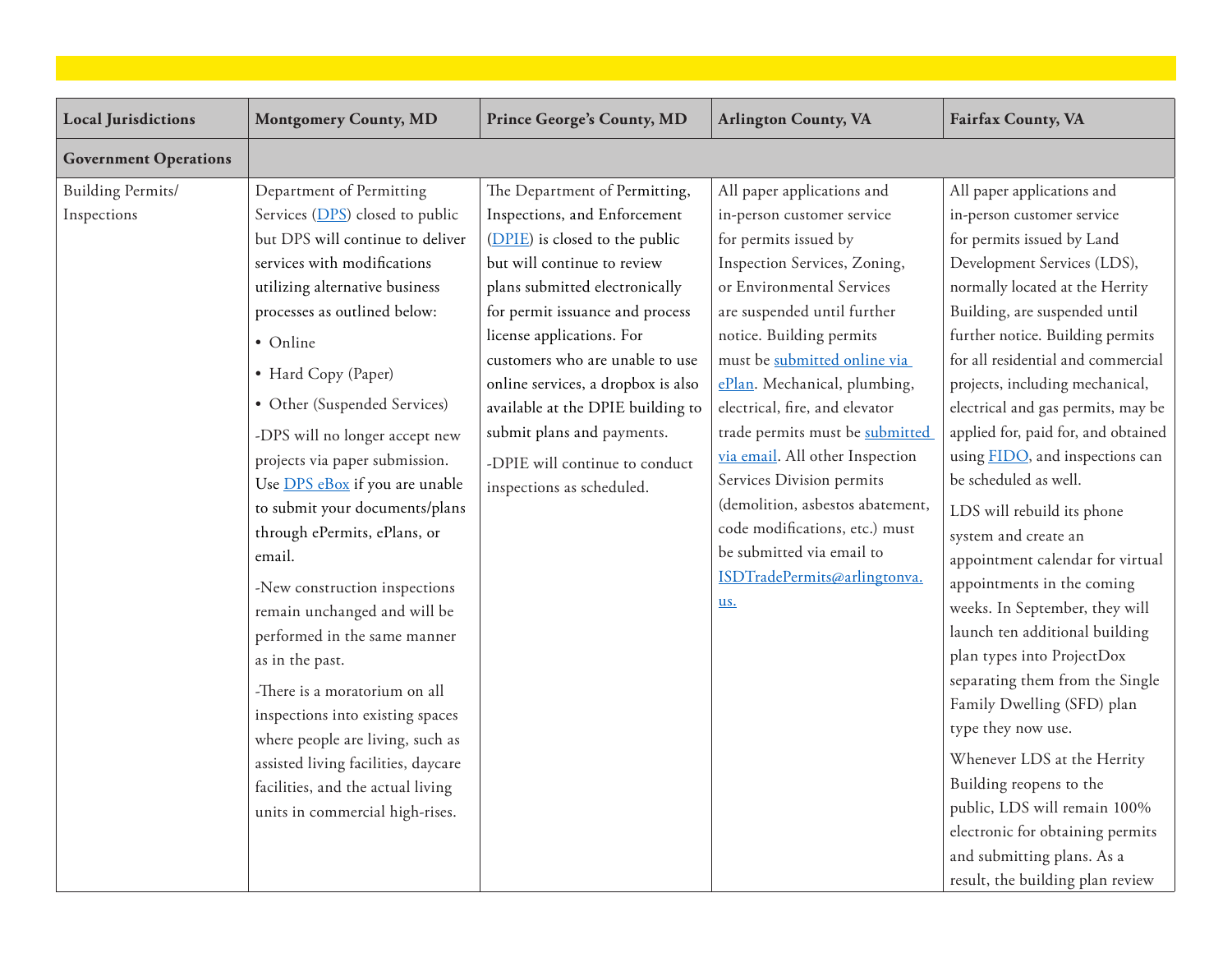| <b>Local Jurisdictions</b> | <b>Montgomery County, MD</b>     | <b>Prince George's County, MD</b> | <b>Arlington County, VA</b>       | <b>Fairfax County, VA</b>          |
|----------------------------|----------------------------------|-----------------------------------|-----------------------------------|------------------------------------|
|                            |                                  |                                   |                                   |                                    |
|                            |                                  |                                   |                                   | counter on the third floor will    |
|                            |                                  |                                   |                                   | permanently close. Their second    |
|                            |                                  |                                   |                                   | floor Information Center and       |
|                            |                                  |                                   |                                   | supporting services will morph     |
|                            |                                  |                                   |                                   | to support the all-electronic      |
|                            |                                  |                                   |                                   | process with only limited in-      |
|                            |                                  |                                   |                                   | person interactions on the first   |
|                            |                                  |                                   |                                   | floor of the Herrity Building at   |
|                            |                                  |                                   |                                   | publicly accessible computers.     |
|                            |                                  |                                   |                                   | To facilitate this manner of       |
|                            |                                  |                                   |                                   | business, LDS has introduced       |
|                            |                                  |                                   |                                   | online consultation requests to    |
|                            |                                  |                                   |                                   | allow direct, virtual discussion   |
|                            |                                  |                                   |                                   | with on-duty engineers and         |
|                            |                                  |                                   |                                   | technicians for both site and      |
|                            |                                  |                                   |                                   | building projects.                 |
| Zoning Applications        | The Office of Zoning and         | Board of Appeals and Office of    | Board of Zoning Appeals are       | As of June 10, 2020, the Board     |
|                            | Administrative Hearings          | the Zoning Hearing Examiner       | open to the public and being      | of Zoning Appeals are open to      |
|                            | (OZAH) and Board of Appeals      | - New applications are currently  | held regularly via electronic     | the public and will be meeting     |
|                            | (BOA) will accept e-mail filings | not being accepted until further  | means. Video testimony            | electronically until further       |
|                            | provided that a paper copy       | notice.                           | may be submitted. All BZA         | notice. Video testimony may be     |
|                            | is mailed by U.S. mail and       |                                   | paper applications and in-        | submitted.                         |
|                            | postmarked on the date of the    |                                   | person customer service processes | Since the LDS/Herrity Building     |
|                            | e-mail submission.               |                                   | are suspended. BZA applications   | remains closed to the public, bins |
|                            |                                  |                                   | must be submitted via email to    | have been placed at the front of   |
|                            |                                  |                                   | zoningadmin@arlingtonva.us        | the Herrity Building for drop-off  |
|                            |                                  |                                   |                                   | of materials and payments.         |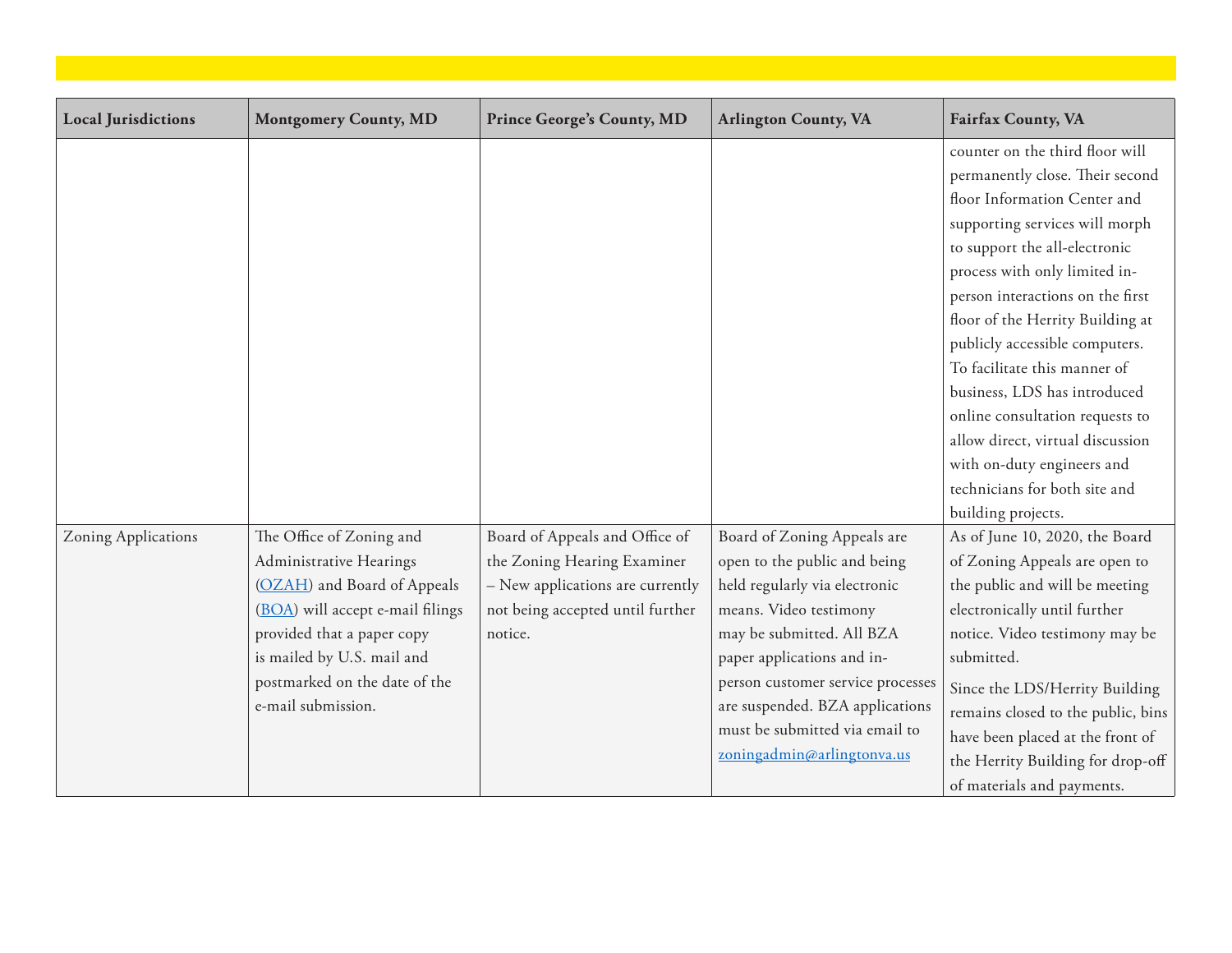| <b>Local Jurisdictions</b> | <b>Montgomery County, MD</b>                                                                                                                                                                                                                                                                                                                                                                                                                                                               | <b>Prince George's County, MD</b>                                                                                                                                                                                                                                                                                                                                                                                                                                                                              | <b>Arlington County, VA</b>                                                                                                                                                                                                                                                                                                                                        | <b>Fairfax County, VA</b>                                                                                                                                                                                                                                                                                                                                                                                                                                                                                                |
|----------------------------|--------------------------------------------------------------------------------------------------------------------------------------------------------------------------------------------------------------------------------------------------------------------------------------------------------------------------------------------------------------------------------------------------------------------------------------------------------------------------------------------|----------------------------------------------------------------------------------------------------------------------------------------------------------------------------------------------------------------------------------------------------------------------------------------------------------------------------------------------------------------------------------------------------------------------------------------------------------------------------------------------------------------|--------------------------------------------------------------------------------------------------------------------------------------------------------------------------------------------------------------------------------------------------------------------------------------------------------------------------------------------------------------------|--------------------------------------------------------------------------------------------------------------------------------------------------------------------------------------------------------------------------------------------------------------------------------------------------------------------------------------------------------------------------------------------------------------------------------------------------------------------------------------------------------------------------|
| Planning Applications      | Planning Headquarters will be<br>closed to the public through<br>August 2020. All development<br>applications can be submitted<br>online through ePlans.                                                                                                                                                                                                                                                                                                                                   | Planning Headquarters is closed<br>to the public until further notice.<br>Development applications can be<br>filed in hardcopy via an exterior<br>dropbox. Staff is currently<br>testing a means for electronic<br>plan submittal.                                                                                                                                                                                                                                                                             | Development and Building plans<br>must be ePlan.                                                                                                                                                                                                                                                                                                                   | Building plan reviews will<br>continue as normal, and plan<br>reviewers will be available for<br>questions and consultation by<br>telephone.<br>Site-Related Plans and<br>Documents: Use Fairfax County<br>ePlans Program (ProjectDox)<br>for site plan, minor site plan and<br>infill lot grading plans. All other<br>site-related plan and document<br>types must be submitted through<br>Fairfax County's ShareFile<br>system. To submit documents<br>through ShareFile, please use the<br>ShareFile Submission Form. |
| Virtual Hearings           | Planning Board - Meetings<br>being held remotely.<br><b>County Council</b> - Meetings<br>being held remotely.<br>Hearing Examiner - Public<br>hearings may be continued if<br>OZAH cannot ensure the safety<br>of those attending or compliance<br>with Governor Hogan's Orders.<br>Hearings may be held remotely<br>with public participation. The<br>general public and parties<br>should check OZAH's website in<br>advance of the public hearing to<br>see whether the hearing will be | Planning Board - Meetings<br>being held remotely.<br>County Council - All necessary<br>County Council sessions, public<br>hearings and regular and budget<br>committee meetings will continue<br>to take place as determined by<br>Council leadership and will only<br>be accessible in person, when<br>necessary, to Council Members<br>and essential Council, County<br>and/or governmental staff. All<br>other personnel or public may<br>access the meetings online. All<br>meetings of the County Council | Planning Commission -<br>Meetings being held remotely.<br>County Board - The July<br>County Board Meetings and<br>upcoming work sessions will be<br>held virtually. These meetings<br>can be streamed live online<br>by accessing Arlington TV's<br>YouTube channel when meetings<br>are in session.<br>Board of Zoning Appeals -<br>Meetings being held remotely. | Planning Commission -<br>Meetings being held remotely.<br>Board of Supervisors - The<br>Board of Supervisors will be<br>meeting electronically until<br>further notice due to the State<br>of Emergency caused by the<br>COVID-19 pandemic. When<br>meetings are held electronically,<br>no in-person testimony will be<br>heard, but testimony may be<br>submitted by video, by phone, or<br>by email.<br>Board of Zoning Appeals -<br>Meetings being held remotely.                                                    |